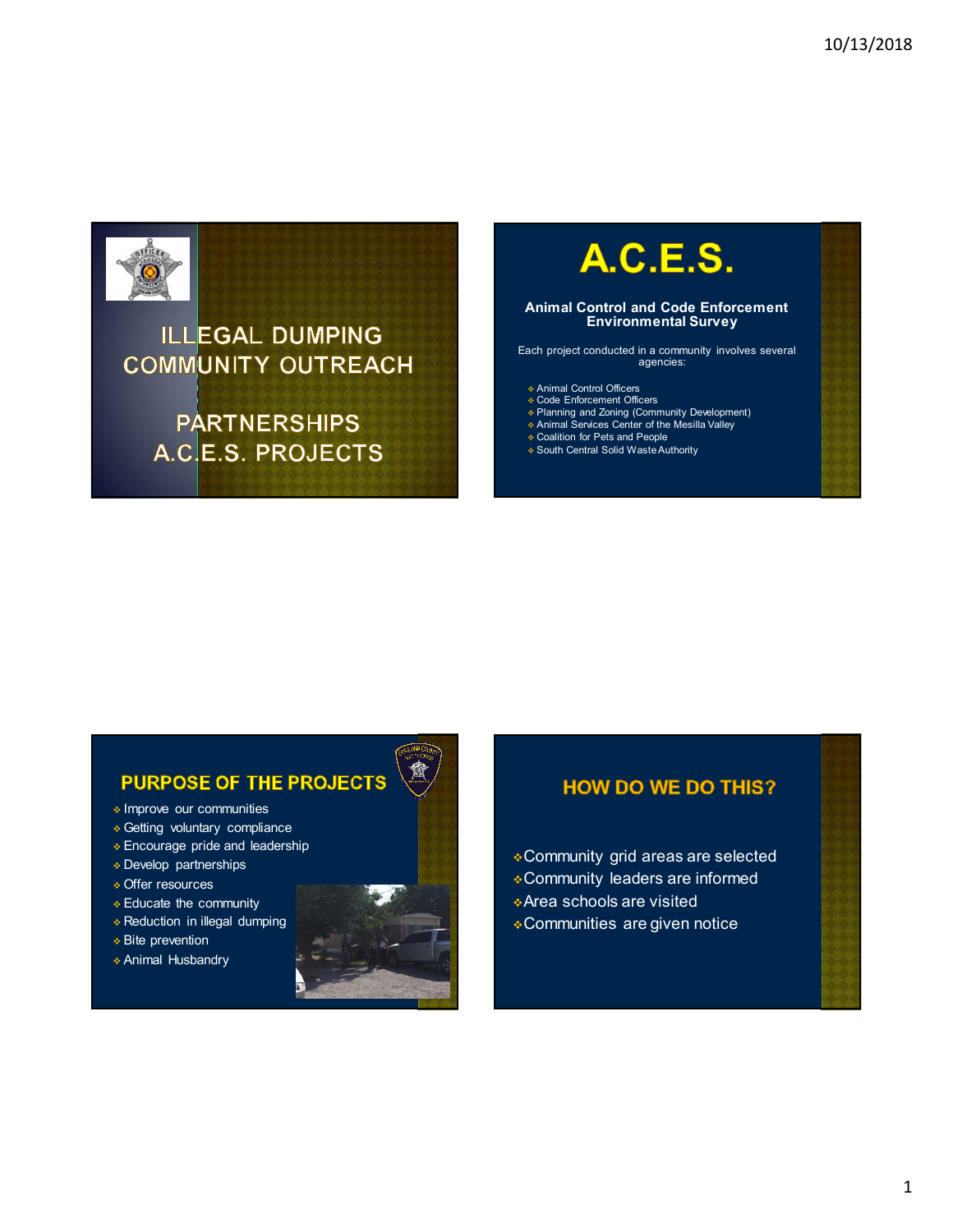#### **DOOR TO DOOR**

- Address violations and educate
- One and a half weeks before a dumpster day is set up (clean up with Carlos Day)
- Allows for compliance

**Our A.C.E.S Projects started in April of 2013 and has continued every month, with a projected calendar into June 2019.**



#### THE FIRST ILLEGAL DUMPING **EDUCATIONAL BOOK WAS STED Carlos the Coyote Desert Adventure**

15,000 Books to<br>educate kids!

Carlos the Coyote came on board to help us educate the children and adults in the communities and schools.

He came to us with his local friends:

- Sara Snake
- Johnny Jackrabbit
- Lizzie Lizard





The mascot was created and has now started assisting Officers in schools and special events.





2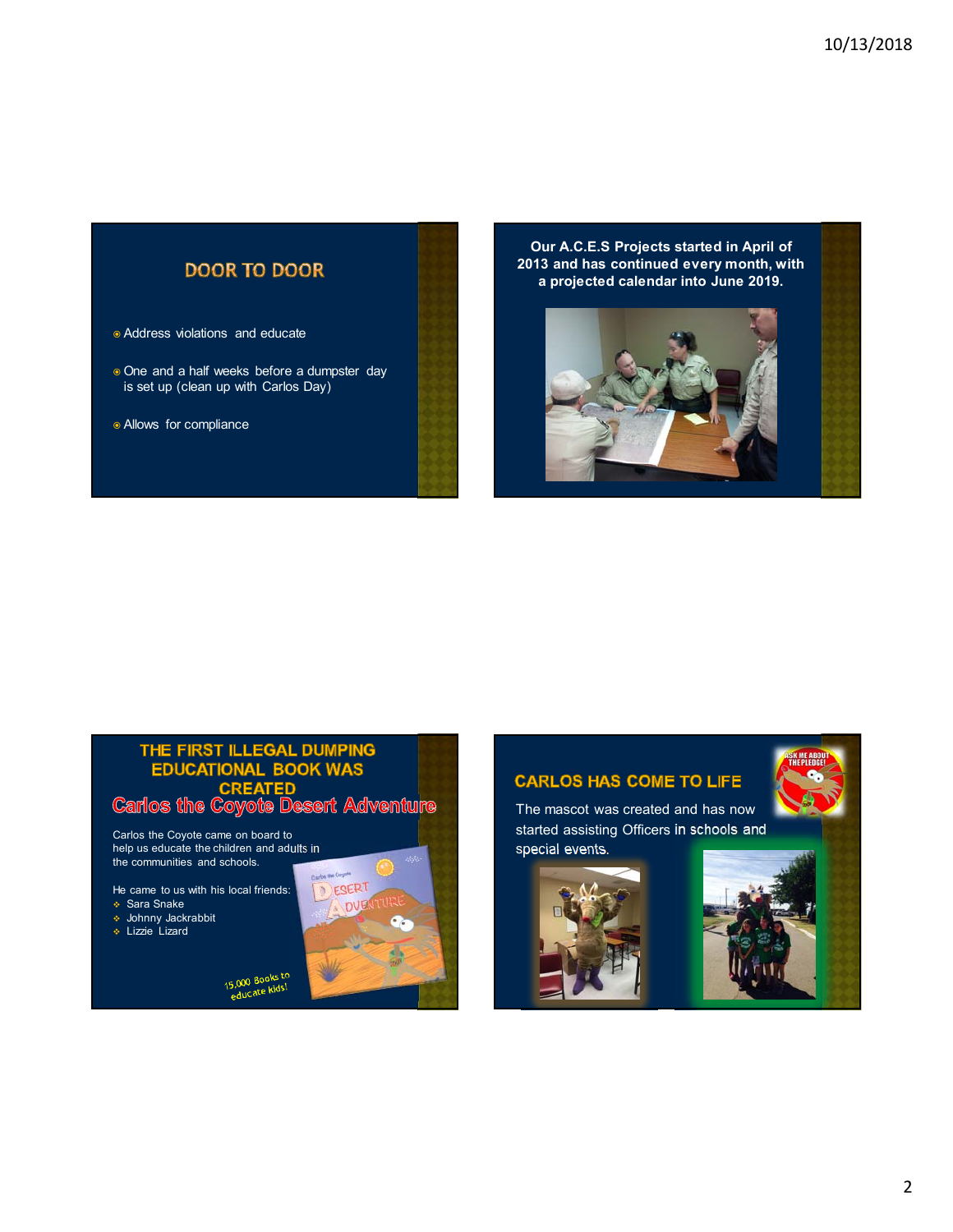#### **GETTING CREATIVE**

We teamed up with NMSU and had three 15 second animations created that were played in the local movie theatres reminding the community to stop and report illegal dumping.

#### **2017 RECYCLING FUN FACT CALENDAR**



In 2017 5,000 recycling fun fact calendars were created and given to the children of Dona Ana County to assist Carlos and the Codes Officers in the schools to help educate the kids on recycling.

#### THE SECOND ILLEGAL DUMPING AND **RECYCLING EDUCATIONAL BOOK**

Carlos and Friends Continues to help us educate the children about illegal dumping and this time he wanted to add recycling tips.

15,000 books were printed



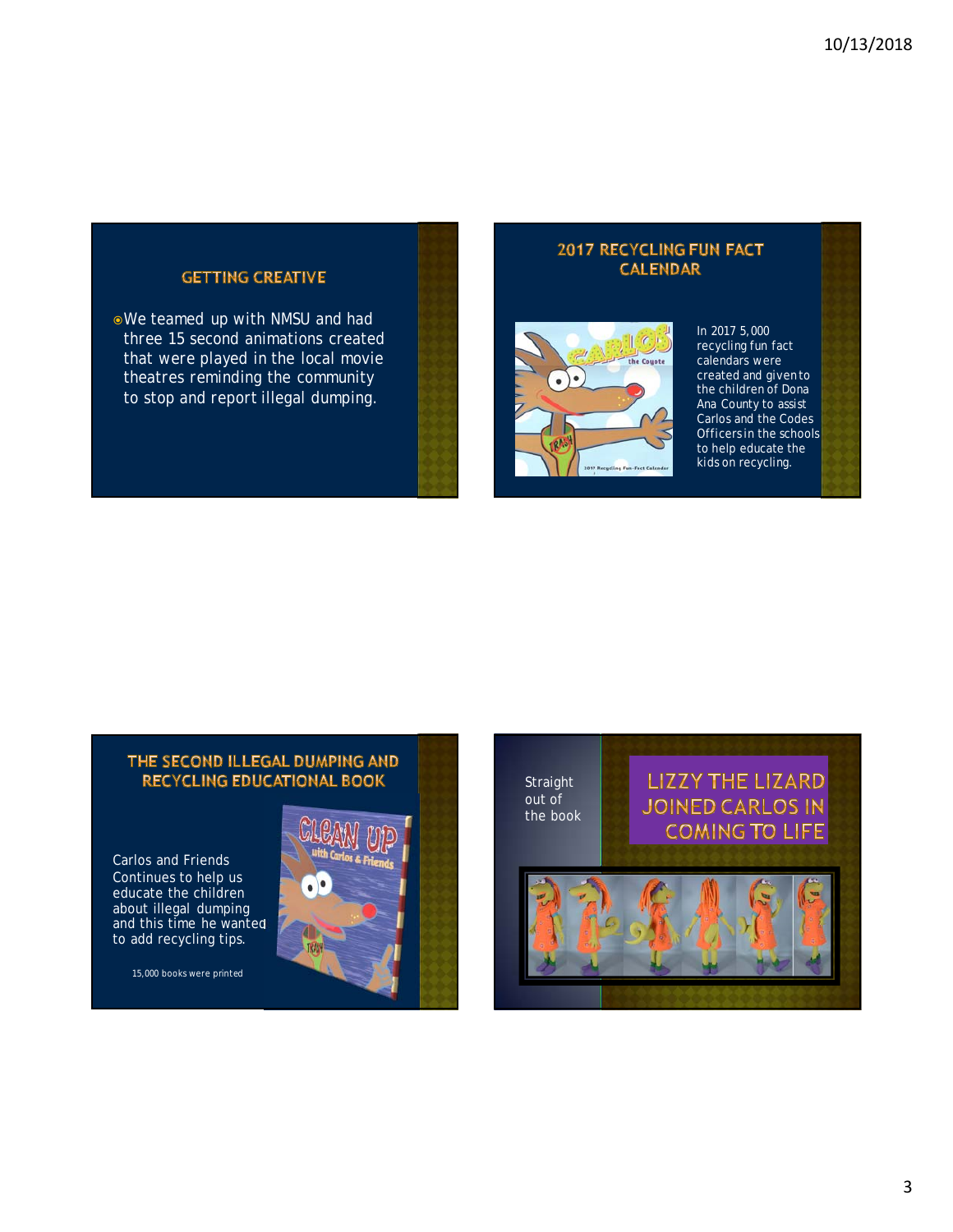

# NEW WEBSITE GETS<br>DESIGNED AND A NEW<br>ANIMATION IS OUT **CleanupWithCarlos.org**



|                            | 2017-2018 A.C.E.S.               |                |                               |                |                    |                   |  |
|----------------------------|----------------------------------|----------------|-------------------------------|----------------|--------------------|-------------------|--|
|                            |                                  |                |                               |                |                    |                   |  |
|                            | rojects Final Stats              |                |                               |                |                    |                   |  |
|                            |                                  |                |                               |                |                    |                   |  |
| Total Residences visited   |                                  | 292            |                               |                |                    |                   |  |
| Total hoursintothe project |                                  |                | 670 Clean up hours -          |                |                    | 144 Total<br>85.4 |  |
| Total officers             |                                  | 107            |                               |                |                    |                   |  |
|                            | Educational materials handed out | 2 194          |                               |                |                    |                   |  |
| Am a                       | Citations                        | <b>Verbals</b> |                               | <b>Wamings</b> | still in violation |                   |  |
| East Me sai                | 5                                | F9 to 2        |                               | F. 20 to 7     | 14                 |                   |  |
| Chaparral                  | ö                                | F4 to 0        |                               | 6.53.4         | <b>y</b>           |                   |  |
| Rincon                     | ı                                | F 16to 8       |                               | F.23to 4       | 14                 |                   |  |
| Anthony                    | ö                                | F 26to 29      |                               | F 3to 10       |                    | 29 same no change |  |
| Tortugas                   | o                                | F: 13 to 3     |                               | F.2107         | 10                 |                   |  |
| Bame #                     | ï                                | F: 13 to 1     |                               | F 11 to 9      | 11                 |                   |  |
|                            |                                  |                |                               |                |                    |                   |  |
| Ama<br>East Mo call        | Tons P/U<br>4 19                 | from           | Monter <sub>b</sub> 's<br>62% | 77%            | 24%                |                   |  |
| Chaparral                  | 6.79                             |                | 76%                           | 92%            | 22 30% 1           |                   |  |
| Rincon                     | 4.69                             |                | 62%                           | sthi           | 32.2 个             |                   |  |
| Anthony                    | 12.08                            |                | 59%                           | taris.         | $\Omega$           |                   |  |
| Tortugas                   | 11.08                            |                | 70%                           | 8%             | $21.4 +$           |                   |  |
| Bame #                     | 4.91                             |                | 71%                           | 34%            | 183个               |                   |  |
|                            |                                  |                |                               |                |                    |                   |  |

4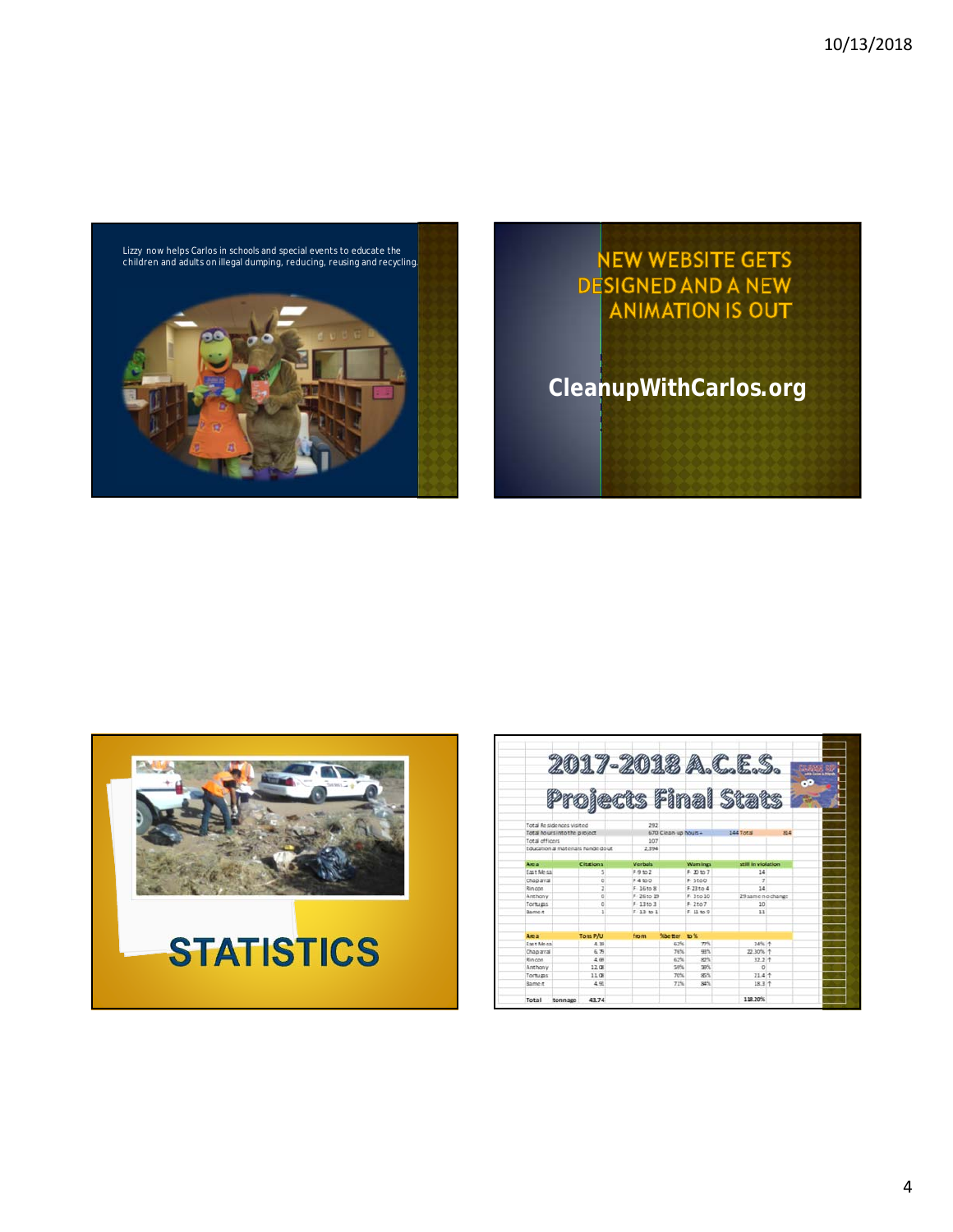## Clean-up with Carlos Days

- **East Mesa- 4.19 tons**
- **Chaparral- 6.79 tons**
- **Rincon- 4.69 tons**
- **Anthony- 12.08 tons**
- **Tortugas- 11.08 tons** • **Bamert- 4.91 tons**
- 
- **Total of 43.74 tons of trash**



## **Projects Hours**

**Total hours A.C.E.S- 670 Hours Clean-up with Carlos – 144 Hours Total Hours are 814**